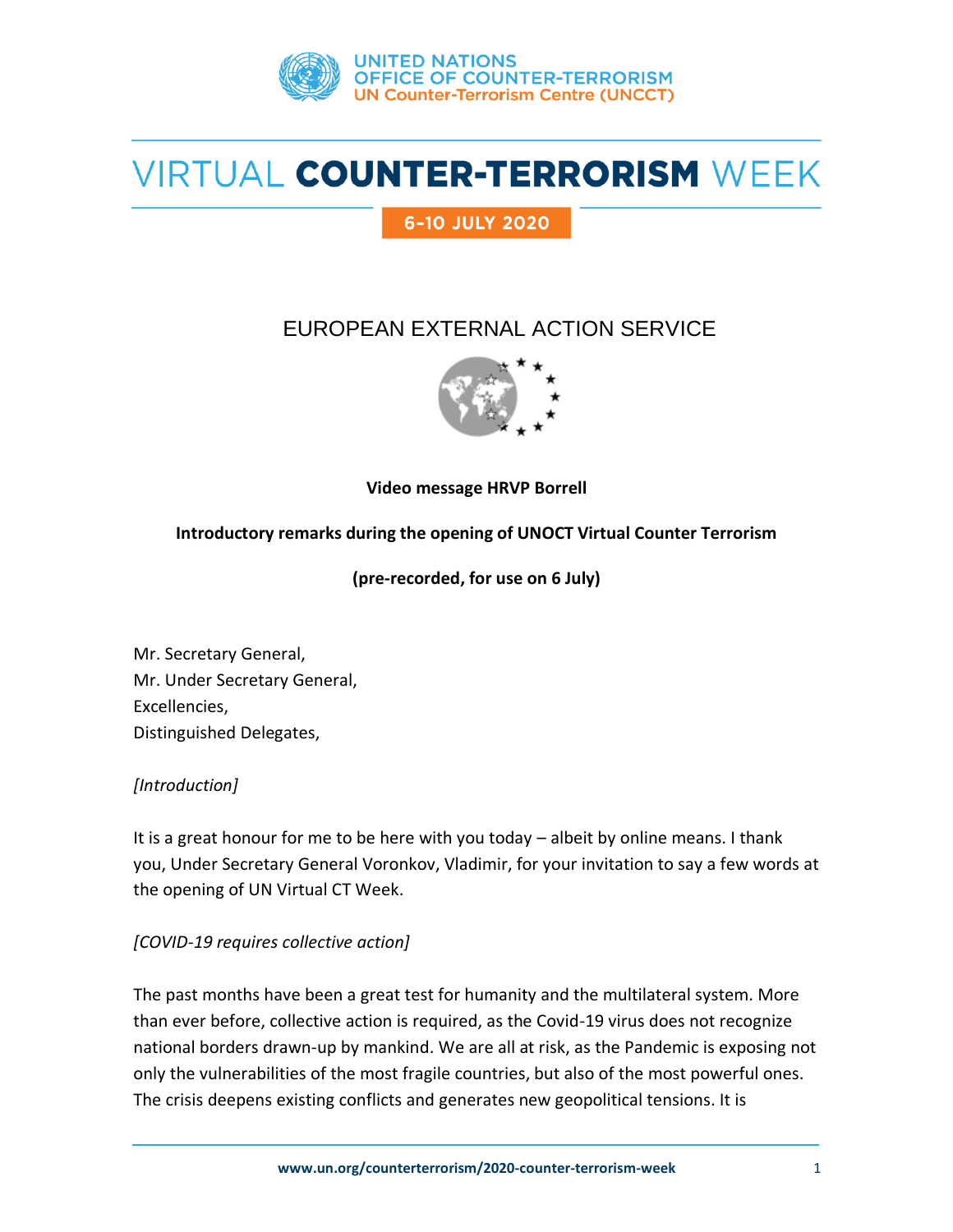

# VIRTUAL COUNTER-TERRORISM WEEK

### 6-10 JULY 2020

therefore vital that we stand together, and uphold the rules-based international order, with the United Nations at its very centre, 75 years after its creation. I have fully supported, from the very beginning, the call of Secretary-General, my friend Antonio Guterres, for the international community to work together to respond to a crisis which unfortunately is still far from over.

#### *[Need to better understand the implications of the Pandemic for global terrorism]*

Covid-19 affects all areas of life and will also have its implications for global security. This includes terrorism, which sadly continues to be one of most important threats to international peace and stability. We need to develop a common understanding of the implications of the Pandemic on counter terrorism efforts across the world. It is true that, in some places, the crisis has led to a reduction of terrorist activity, mainly due to the mobilisation of state security services. But in other regions, terrorism and human suffering caused by it continue unabated. The EU remains committed to stability in those theatres: together with local authorities, community actors, the UN and the international community, with diplomatic efforts, programmes to support development and with military and civilian missions. We need to stay vigilant, as new social and political grievances caused by the economic downturn will provide fertile breeding ground, both in the streets and online.

*[New Council Conclusions on Counter Terrorism come at a timely moment]* It is in this light that I am pleased that EU Member States last month reiterated their commitment to further strengthen the fight against terrorism in its external dimension. They restated their commitment to the values that lie at the base of the EU's approach in countering terrorism and violent extremism. From respect of human rights, to a strong commitment to the principles and objectives of humanitarian action, and a particular focus on prevention of radicalisation leading to violent extremism and terrorism. *[Strategic partnerships are key to our approach, the UN at its core]*